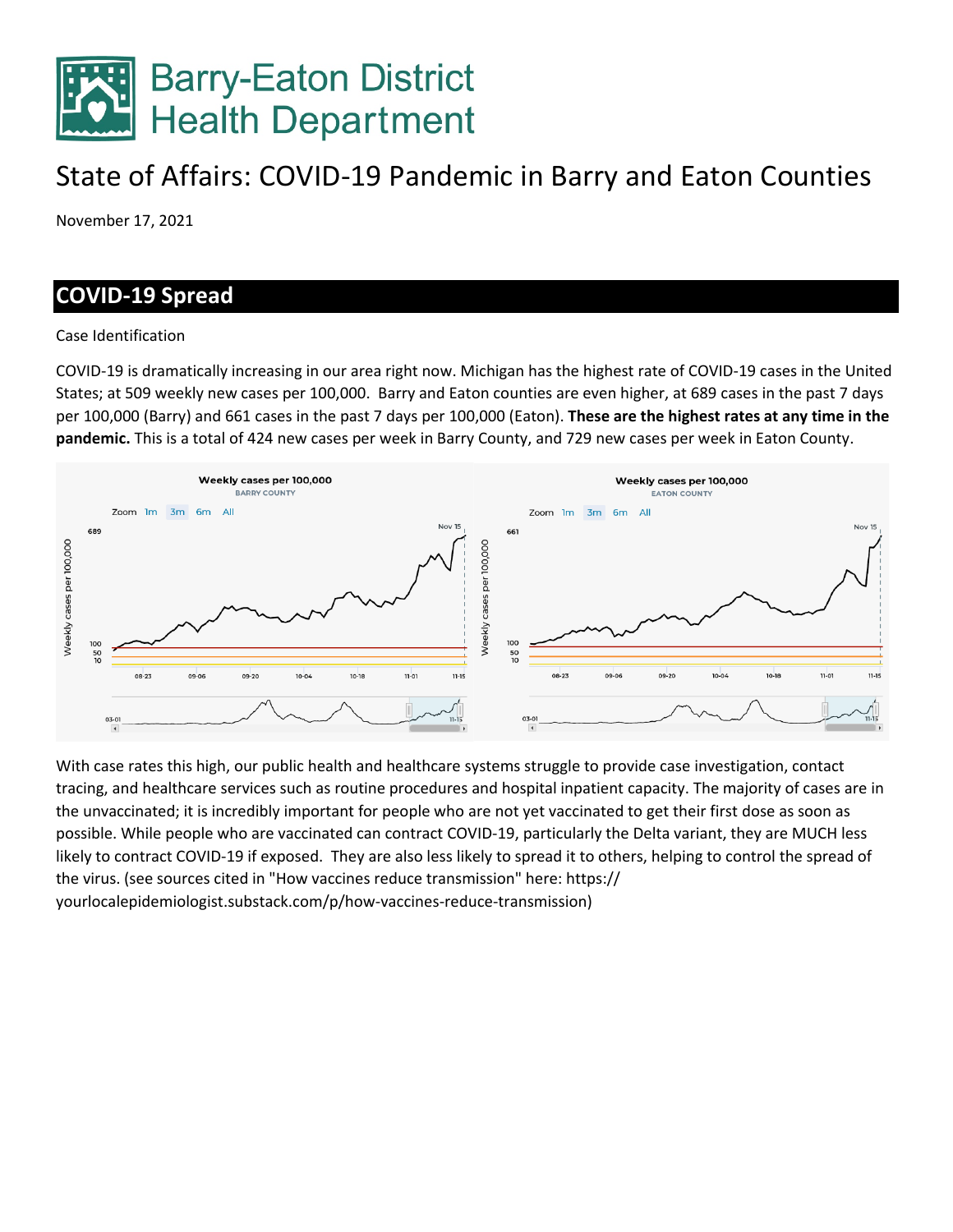

#### Case Investigation Capacity

BEDHD is only able to investigate about 20% of the cases that are reported to us right now. The rest are sent to MDHHS and an automated text-based case investigation program. BEDHD does not have sufficient time to respond to issues from the MDHHS case investigators, or the automated service, so contact tracing is reduced. We prioritize those in congregate care settings (nursing homes) as well as children under 18. We are getting so many reports of cases in schools that we struggle to respond to all of them in a timely way, delaying response to schools and families. We also have delays in processing reports of hospitalizations and deaths, leading to under-reporting of recent hospitalizations and deaths.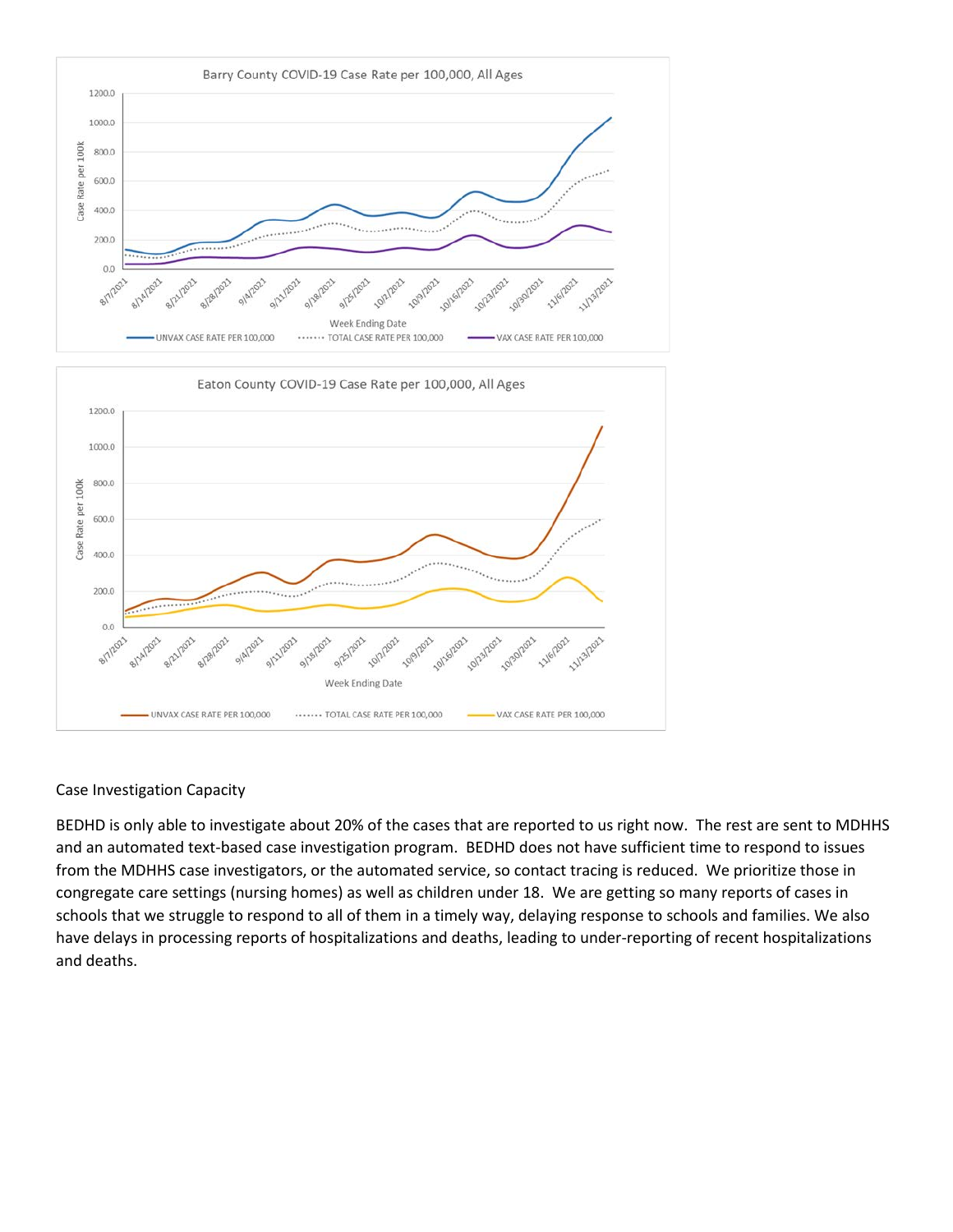#### **Schools**

The situation in schools is concerning for a number of reasons. In recent days, several districts have needed to close or move to distance learning due to staff and student absences. These are in districts who do not have universal masking policies. Schools where universal masking is required (Grand Ledge, Eaton Rapids, Holt, and Waverly) are experiencing fewer outbreaks and *half the rate of school-associated cases.* BEDHD continues to recommend universal masking as an important mitigation strategy to keep students at in-person learning. Adopting a universal masking policy (if you don't already have one) is most effective when you are on the upswing of a surge, which is what we are seeing currently.



Schools that are also adopting a test-to-stay strategy (where those who would be ordinarily quarantined due to a schoolbased exposure are able to test every morning before school) are also seeing an improvement in cases and outbreaks. This keeps more children in-person attending school and reduces the risk of an outbreak.

Are people able to get tested?

Testing access has been a challenge for many in Barry and Eaton counties. Increased demand has meant that same-day access is challenging and supplies have been constrained.

BEDHD is partnering with the Michigan National Guard and HONU to bring more rapid testing access to both Barry and Eaton counties. These sites reduce barriers that many have experienced to testing, including transportation, availability, insurance, and cost. The Barry site began on October 18, and through Nov  $15<sup>th</sup>$  have completed 1,922 rapid antigen tests, 421 of which were positive. The Eaton site began on Tuesday Nov 16<sup>th</sup>, and offers both PCR and rapid antigen tests. We anticipate a transition from the Barry site from MING to HONU in coming weeks as well.

## **Vaccination**

#### Coverage

Vaccination rates remain too low at this point to stop case surges and outbreaks. There are still too many people who are susceptible. Immunity from prior infection is more unpredictable and wanes faster than immunity from vaccination. While boosters will help to some degree, it's important for the unvaccinated to get their first shot. BEDHD began vaccinating children ages 5 to 11 on November 8<sup>th</sup>.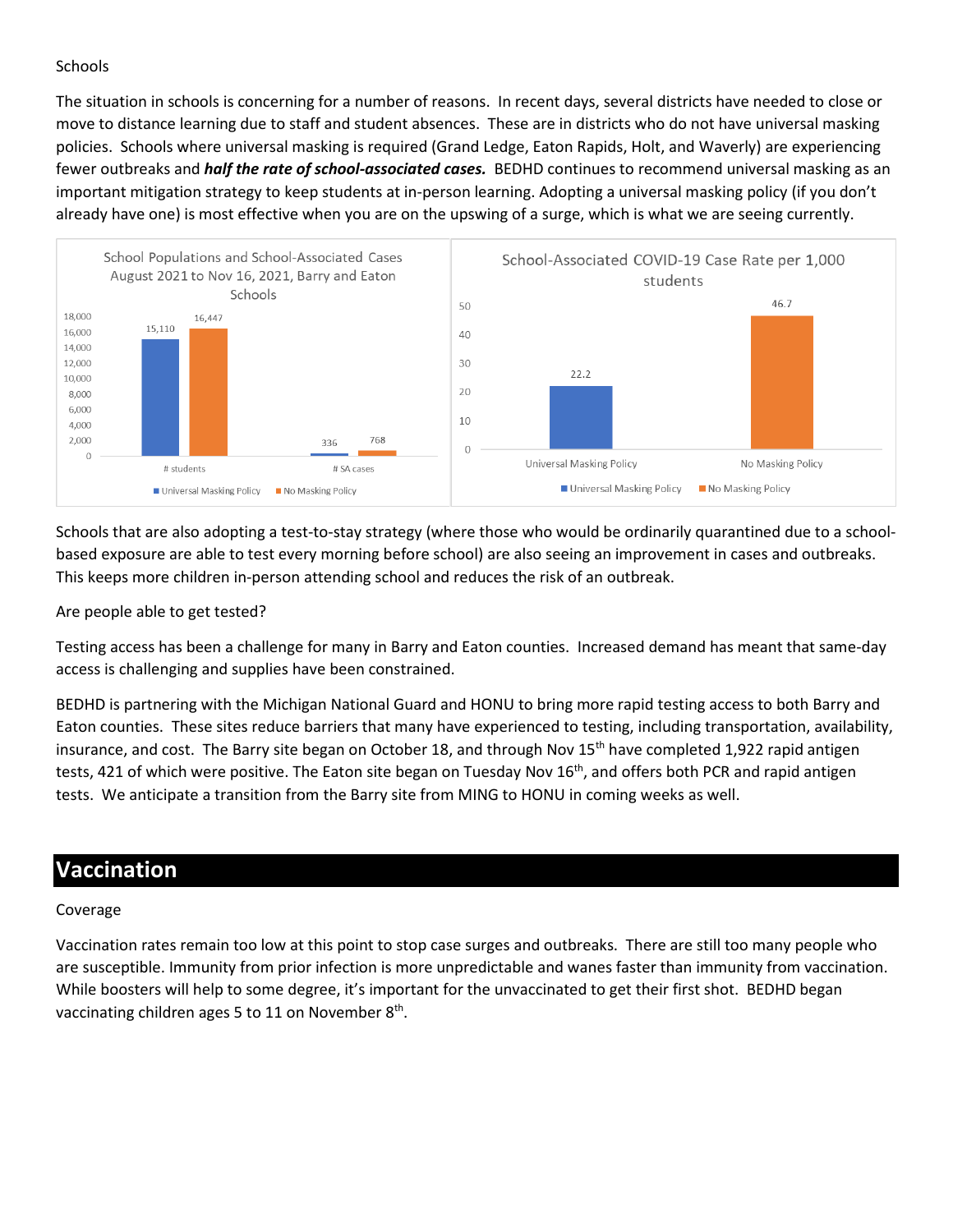

#### By Age Group

Vaccination patterns for COVID-19 is highly correlated with age – the older the population, the greater the rates of vaccination. We expect the rates for ages 5-11 to continue to increase. It will be critical to improve the rates of vaccinations in younger working-age adults, particularly those aged 20-54, as well to address workplace, social, and household spread.



#### Vaccine Availability

BEDHD continues to offer larger clinics at the Barry Expo Center and the Lansing Mall. As demand wanes we will transition back to offering more targeted outreach clinics, increasing homebound and congregate care vaccinations, and offering walk-in's at the health department buildings. Adult vaccine availability remains high across the district as many pharmacies, doctor's offices, and healthcare systems are providing doses. Pediatric vaccine access for ages 5-11 was initially limited, particularly in Barry County, but we are seeing an increase in providers and pharmacies who are signing up to offer the vaccine. BEDHD is partnering with BISD and ERESA to offer sensory-friendly clinics for the 5-11 year old population.

#### Effectiveness

Vaccination is very effective at reducing the chances of getting COVID-19. Increases in cases this fall have been driven by the unvaccinated. When you examine cases by age group and vaccination status, the number of unvaccinated cases as well as total number of cases are higher in younger age groups. Vaccinated cases only outpaces unvaccinated cases at age 70, when immunity is reduced for many older adults – reducing their ability to benefit as much from the vaccine. This is why vaccination of younger people is so critical to protecting older adults. Given how many older adults are vaccinated, the rates are much lower for vaccinated to contract COVID-19, even for this high-risk group.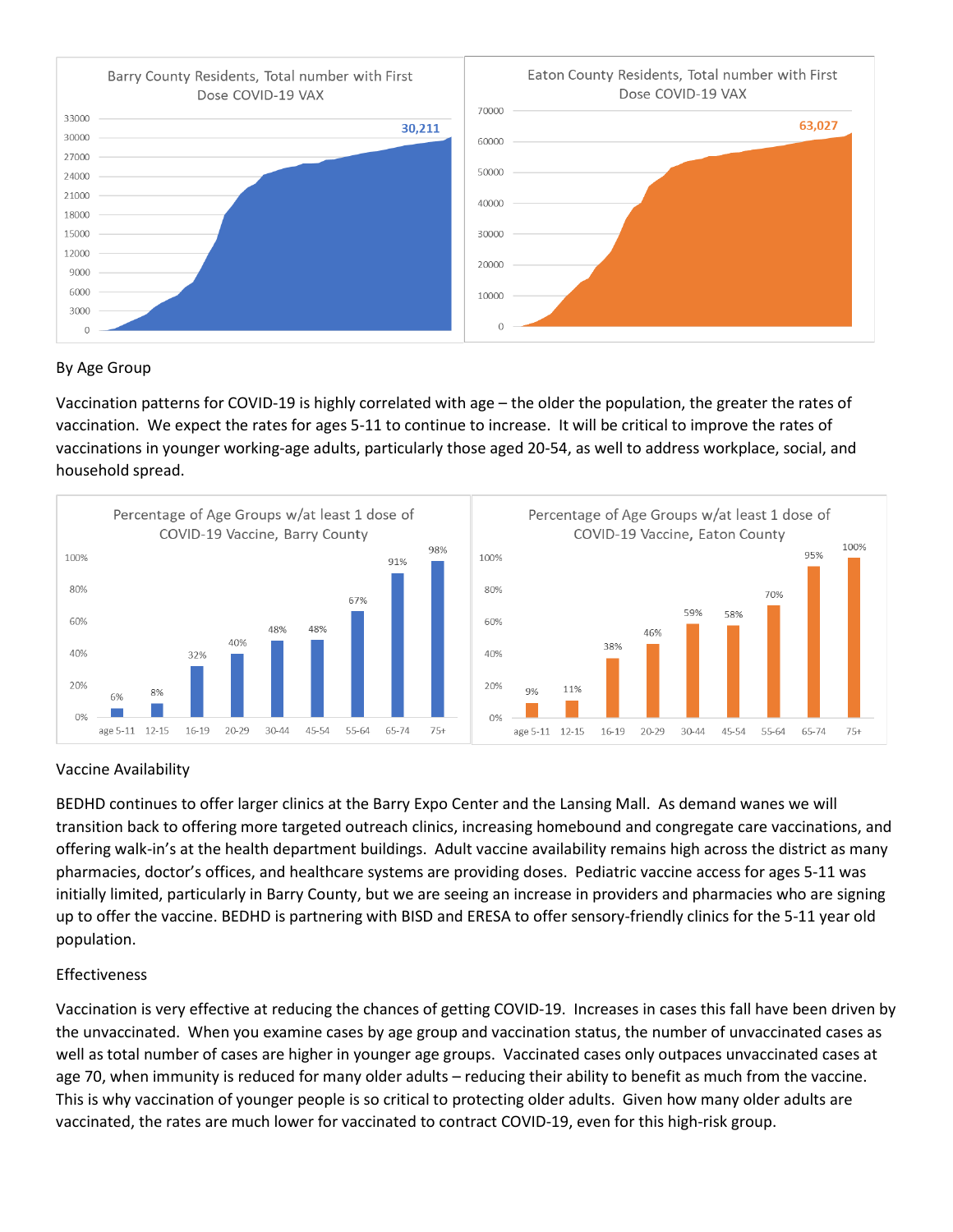



#### Hospitalizations

Just as the national studies predicted, vaccination has a large impact on hospitalizations in Barry and Eaton counties. People who are vaccinated have fewer hospitalizations, and their hospitalizations tend to be much less severe. The impact on age and hospitalizations is illustrated in the age group chart – given that most adults over 60 are vaccinated, the numbers demonstrate how protective vaccinations are. (While a rate chart would be a more effective way to demonstrate that, it was not available for this publication)

The median age for COVID-19 hospitalizations is 55 for unvaccinated in Eaton County, and 74 for vaccinated. In Barry County, the median age for hospitalization is 64 for unvaccinated, and 74 for vaccinated.

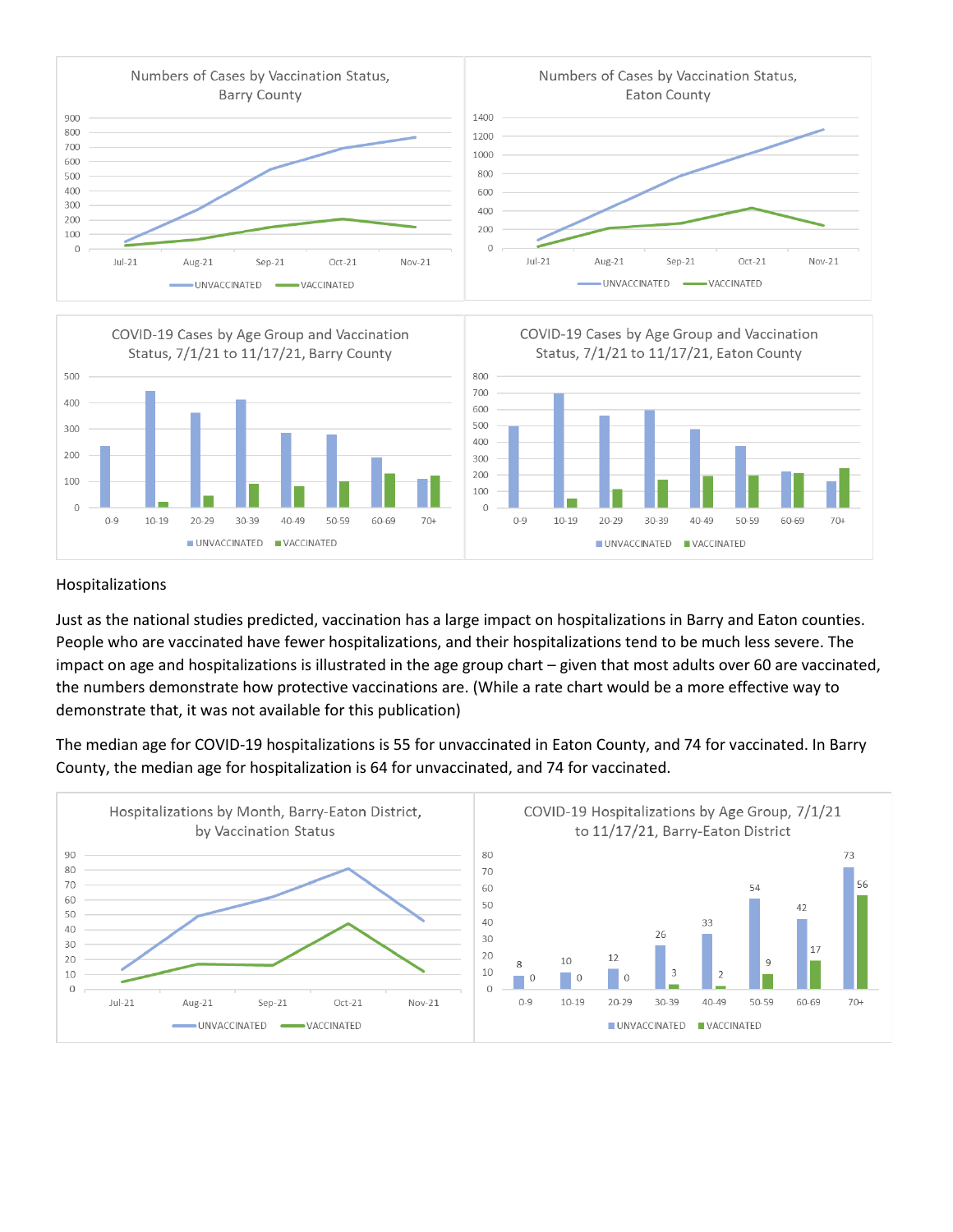#### Deaths

Similarly, vaccinations are effective at preventing deaths from COVID-19 in Barry and Eaton Counties. We have seen an increase in COVID-19 deaths for unvaccinated people this fall. Vaccinated deaths are primarily in those over the age of 70.

The median age of deaths due to COVID-19 for unvaccinated is 73, for vaccinated is 84, in Eaton County. In Barry County, the median age of deaths due to COVID-19 is 74 for unvaccinated, and 74 for vaccinated.



#### Understanding Breakthrough Cases

Breakthrough cases are those persons who contract COVID-19 despite being fully vaccinated for the disease. These are more likely in those who are older, those with compromised immune systems, and those who are more exposed to COVID-19 (such as through work). It's important to understand that the chances that an unvaccinated person and a vaccinated person catching COVID-19 from an exposure are not the same. Vaccinated people are much less likely to contract the disease, and are less infectious if they do contract it. The majority of vaccinated people won't spread the virus if they are exposed. Among breakthrough cases, vaccines ensure less infectious viral particles for a shorter period of time. Fully vaccinated people provide little to no threat to community transmission. (see sources cited in "How vaccines reduce transmission" here: https://yourlocalepidemiologist.substack.com/p/how-vaccines-reducetransmission)

### **Our Recommendations**

Given the current situation, what are BEDHD's recommendations to reduce the spread of COVID-19, and reduce sickness, hospitalizations, and deaths?

- 1. Most importantly, get vaccinated. Get your children vaccinated, and talk with your loved ones about getting vaccinated.
- 2. Stay home if you are sick. Keep your children home if they are ill, whether you know it's COVID-19 or not. Follow isolation and quarantine recommendations.
- 3. Wear a mask when indoors, around others that you don't live with. Given the current level of spread in Barry and Eaton counties, this is the CDC recommendation as well. If your child's school does not have a universal masking policy, encourage your child to wear a mask and provide them with spare, clean masks.
- 4. Choose your activities wisely. Choose gatherings where most or all people will be vaccinated or test negative before the event.
- 5. Workplaces should re-evaluate their policies and practices to reduce transmission between co-workers or workers and the public. Screening, testing, ventilation, and vaccinations are all effective mitigation strategies that should be layered. Meetings should be held virtually whenever possible, especially if people are not required to wear masks.